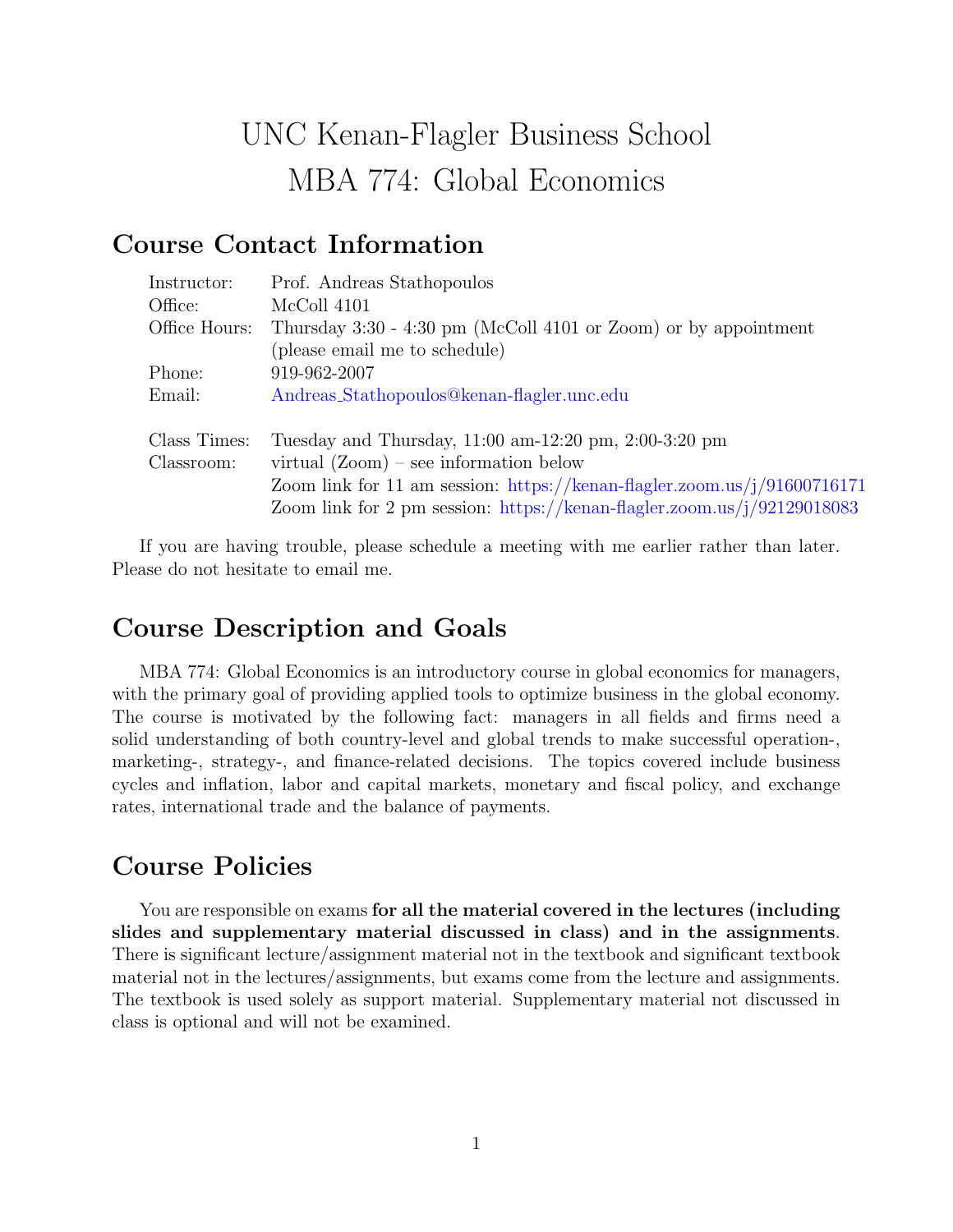#### Course Material

- Recommended textbook (optional): [ABC] "Macroeconomics" by Andrew B. Abel, Ben S. Bernanke, and Dean Croushore, 6th edition or later (the most current edition is the 10th), Pearson.
- Case pack (mandatory): The case pack contains the cases we will cover and can be purchased from Harvard Publishing at: <https://hbsp.harvard.edu/import/815968>
- Calculator: You will sometimes need to do calculations without access to an electronic device. For that reason, please make sure you have a standard calculator with you that you know how to use.
- Supplementary readings: I will often post readings (weblinks or files) on Canvas that either deal with current events or are useful background reading. Sometimes, we will discuss those readings in class. When we do, those supplemental readings become part of the examinable class material.
- Suggested readings: I encourage you to follow economic and business news, as reported by the Economist, the Wall Street Journal, the Financial Times and other reputable news sources. Purely online news sources include Google Finance and Yahoo Finance. Another useful source of information is the Economic Calendar in Nasdaq.com: [https://www.nasdaq.com/markets/us-economic-calendar.aspx.](https://www.nasdaq.com/markets/us-economic-calendar.aspx)
- Data: You can find thousands of macroeconomic time-series on the St. Louis Fed FRED site: <https://fred.stlouisfed.org/>

and the BEA NIPA site: [https://apps.bea.gov/iTable/index](https://apps.bea.gov/iTable/index_nipa.cfm) nipa.cfm International sources include the OECD: <https://data.oecd.org/economy.htm> and the IMF: <https://www.imf.org/en/Data>

## Grading

Your course grade is made up from the following components:

- Canvas quizzes:  $10\%$  or  $30\%$  (see below)
- Group assignments:  $15\%$  or  $30\%$  (see below)
- Final exam: 30% to 65%, depending on Canvas quiz and group assignment weights (see below)
- Participation:  $10\%$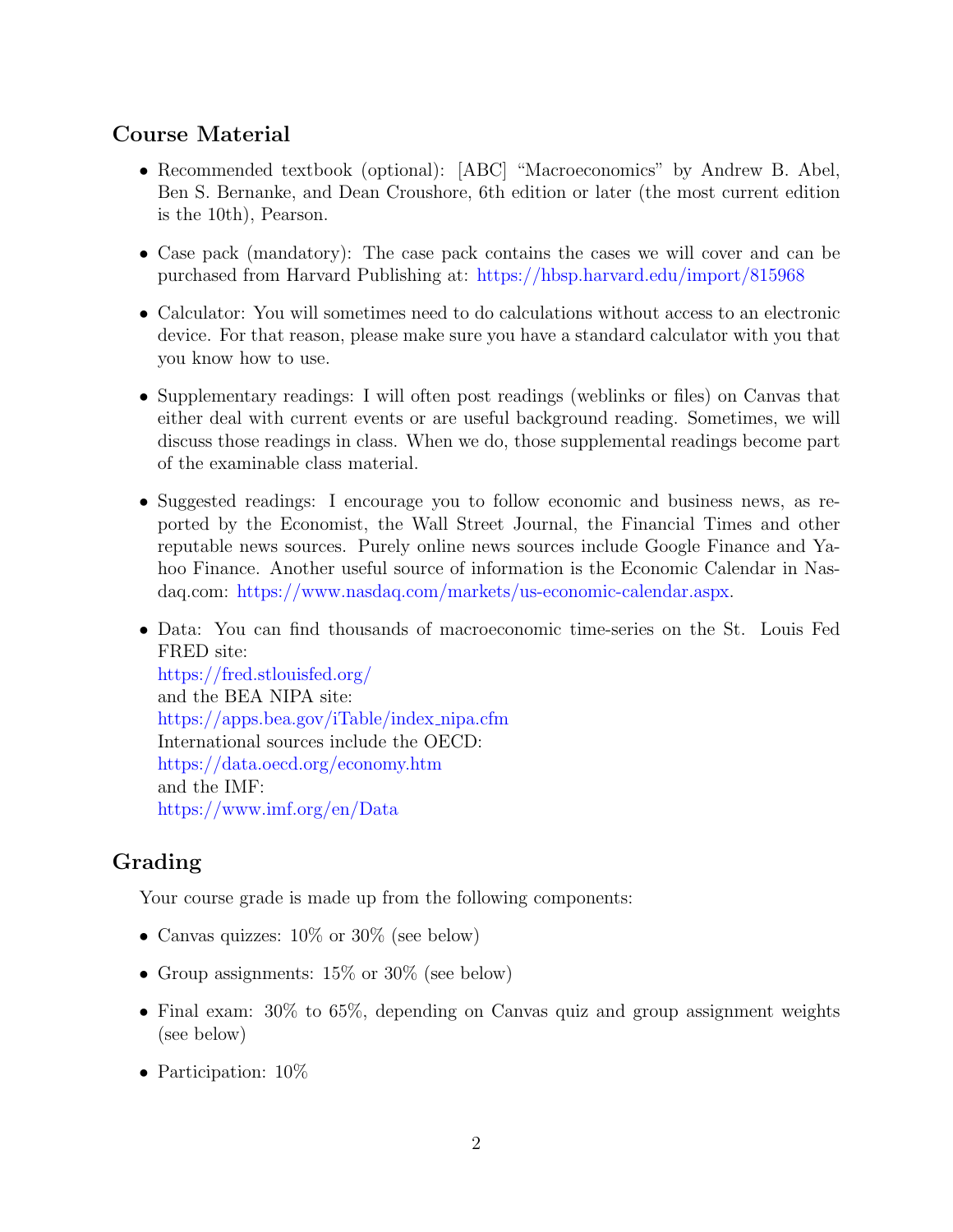I provide two grading weights for Canvas quizzes and group assignments and I will use the weighting that works to each student's advantage. For example, for some students the optimal weighting would count Canvas quizzes as 10%, group assignments as 15% and the final exam as 65%, for other students the optimal weighting would count Canvas quizzes as 30%, group assignments as 15% and the final exam as 45%, for other students the optimal weighting would count Canvas quizzes as 10%, group assignments as 30% and the final exam as 50%, while for other students the optimal weighting would count Canvas quizzes as 30%, group assignments as 30% and the final exam as 30%. You don't need to do anything to use this policy - I will automatically use the method that works in your favor.

Canvas quizzes These quizzes are provided on Canvas and are automatically graded. There will be three such quizzes. Those are short quizzes – the estimated time for completion is about 15-20 minutes per quiz. Those quizzes will be due at the following dates:

- Quiz  $\#1$ : Sunday, April 11, 11:59 pm
- Quiz  $\#2$ : Sunday, April 25, 11:59 pm
- Quiz #3: Sunday, May 9, 11:59 pm

Group assignments There will be two group assignments; each assignment will take the form of a report that should be consistent with my guidelines. The assignments are required to be done in study groups of (at most) 4 students. If (for some legitimate reason) you prefer to work alone, I will consider your request to do so, after discussing the matter with you. Turn in only one hard copy of each assignment per group. Each write-up should include a cover sheet with the names of all the group members.

Even though form without substance is meaningless, please remember that form still matters. You should prepare all graded materials in a form that meets professional standards. These standards include but are not limited to dating all material, numbering the pages, labeling any graphs or tables you may have, and expressing yourself in a legible, concise and grammatically correct manner.

Final exam The final exam will be comprehensive, i.e., it will include all the material taught in the class. The final exam is designed to test your understanding of the material covered in class as well as your ability to apply the concepts in different set-ups.

#### The Honor Code

It shall be the responsibility of every student at the University of North Carolina at Chapel Hill to obey and support the enforcement of the Honor Code. The Honor Code prohibits plagiarism, falsification or misrepresentation of an academic assignment, unauthorized collaboration on academic work, and cheating on examinations or other academic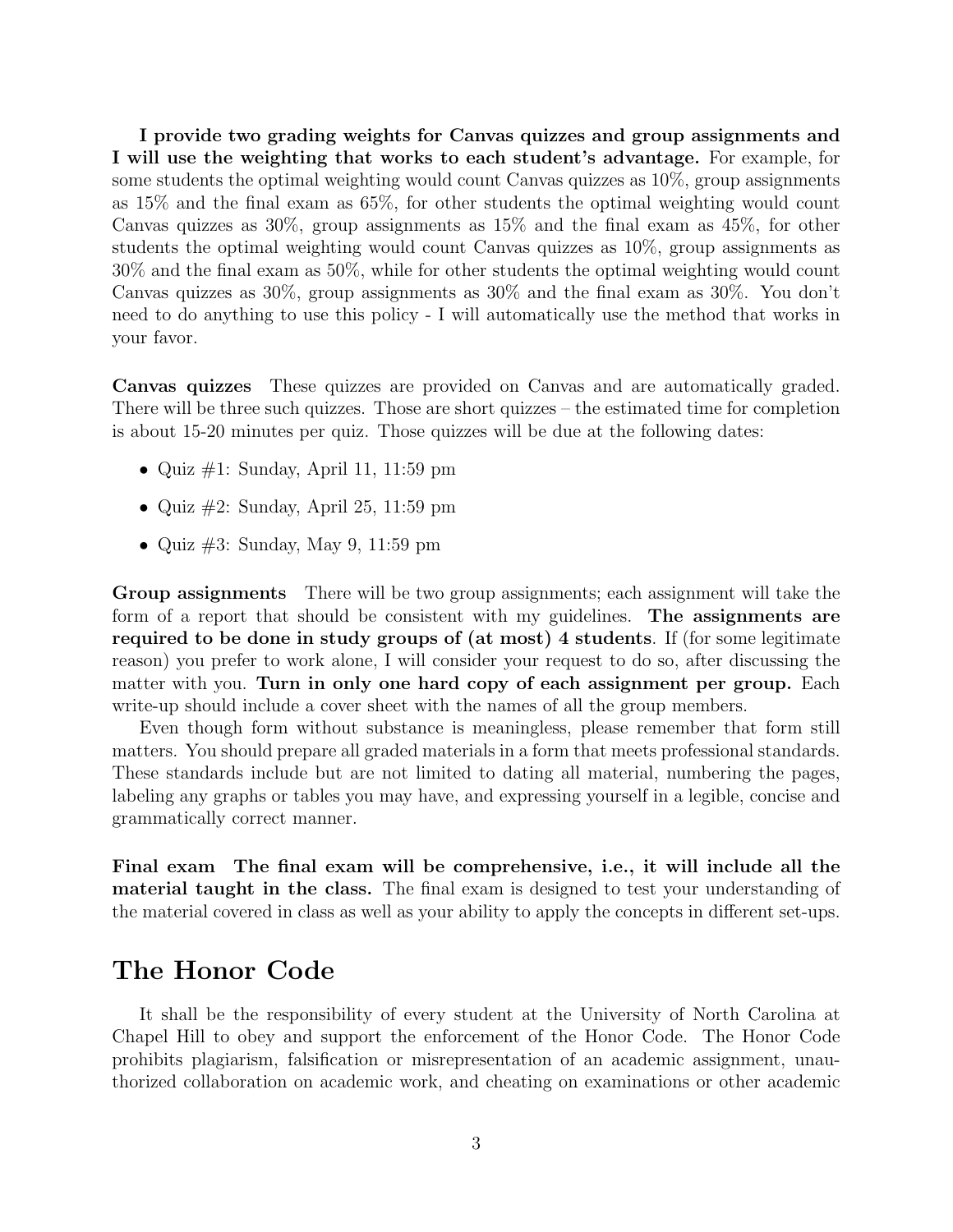assignments. If you have questions about your responsibilities under the Honor Code, please consult the document The Instrument of Student Judicial Governance. If you have any questions about whether a proposed action is permitted in this class, you should ask me.

# Tentative Schedule

This tentative schedule is a list of class topics. Please remember that class material is the lectures and assignments; the correspondence to textbook chapters is provided for reference only.

| Meeting $#1$ : | Tuesday, March 23                          |
|----------------|--------------------------------------------|
| Topics:        | The structure of the national economy      |
| Textbook:      | ABC Chapter 2                              |
| Meeting $#2$ : | Thursday, March 25                         |
| Topics:        | Inflation and business cycles              |
| Textbook:      | ABC Chapter 2 and 8                        |
|                |                                            |
| Meeting $#3$ : | Tuesday, March 30                          |
| Topics:        | Labor market                               |
| Textbook:      | ABC Chapter 3                              |
| Meeting $#4$ : | Thursday, April 1                          |
| Topics:        | Capital market                             |
| Textbook:      | ABC Chapter 4                              |
|                |                                            |
| Meeting $#5$ : | Tuesday, April 6                           |
| Topics:        | Central banks and the money supply         |
| Textbook:      | ABC Chapter 7                              |
| Meeting $#6$ : | Thursday, April 8                          |
| Topics:        | Central banks and the money supply (cont.) |
| Textbook:      | ABC Chapter 7                              |
|                |                                            |
| Meeting $#7$ : | Tuesday, April 13                          |
| Topics:        | Monetary policy                            |
| Textbook:      | ABC Chapter 14                             |
| Deliverable:   | Group assignment $#1$ due                  |
| Meeting $#8$ : | Thursday, April 15                         |
| Topics:        | Monetary policy (cont.)                    |
| Textbook:      | ABC Chapter 14                             |
|                |                                            |